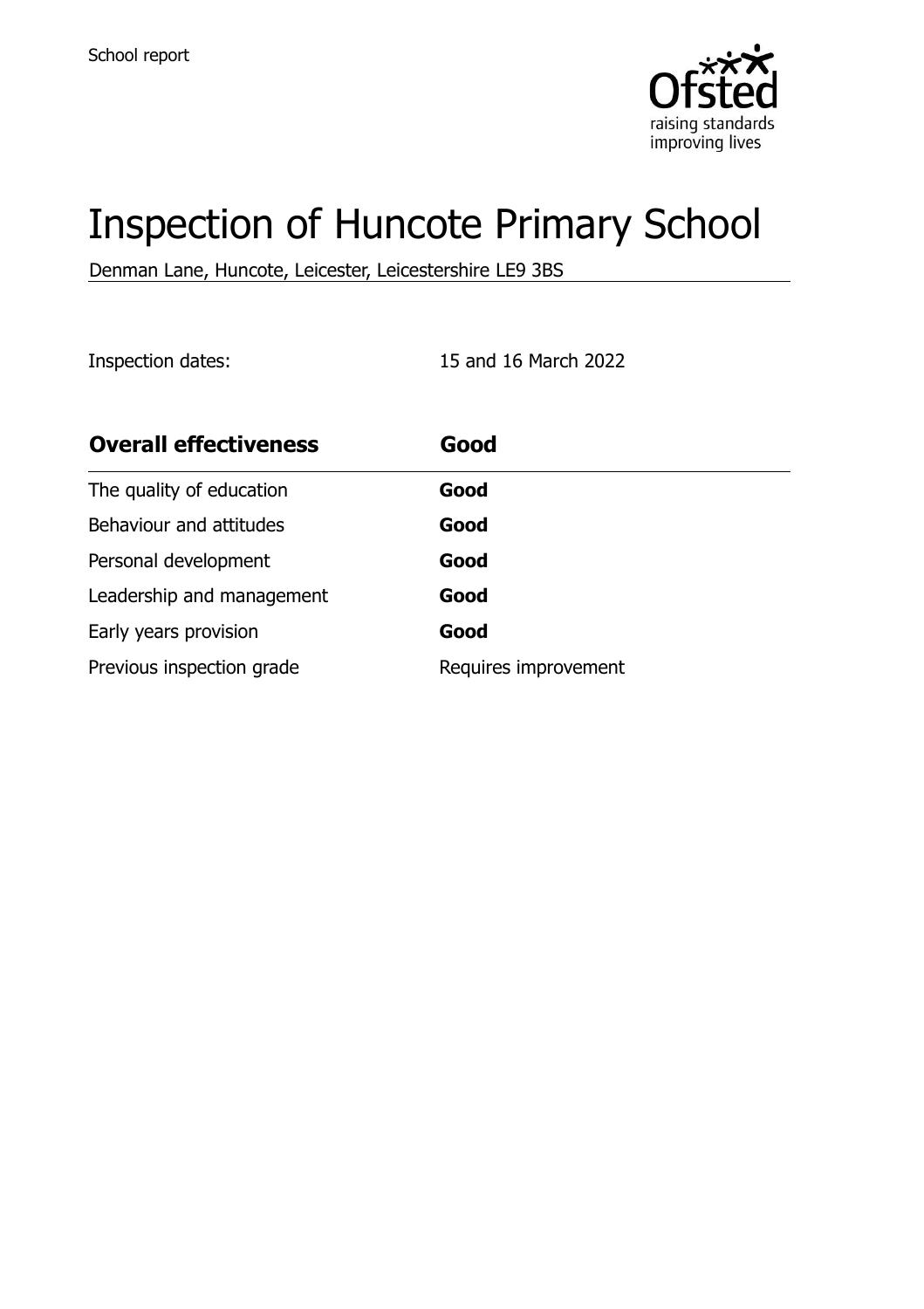

# **What is it like to attend this school?**

Pupils say that they really enjoy coming to school. They say that all the staff care for them and 'fill their buckets' of well-being. Pupils look out for each other. Pupil wellbeing ambassadors support their peers on the playground and through an advice board.

The atmosphere at school is welcoming. Pupils are polite and well mannered. They do not have many worries about poor behaviour. They explain that there are lots of ways to tell an adult if they think that someone is being unkind to them. They can use the 'worry boxes', which are checked regularly. Pupils say that teachers deal with any allegations of bullying straightaway. Poor behaviour does not happen again.

Leaders want all pupils to develop a deep knowledge of the wider world. Pupils enjoy learning about different countries through the school's 'global curriculum'. They feel that teachers support them well. In some subjects, they get lots of chances to practise what they are learning. In others, the curriculum is not yet as well organised.

#### **What does the school do well and what does it need to do better?**

Leaders want all pupils to be well prepared academically and personally for secondary school. At the heart of this vision is the teaching of reading. Leaders have higher expectations of what pupils will learn in the new phonics curriculum. Leaders have organised this with precision so that all staff know what pupils need to know and by when.

Some pupils need help to catch up in phonics. Staff make sure that they get appropriate support. They use the training that they have had to make sure that the books that pupils read match the sounds that they know. Leaders check to make sure that pupils are learning what they should. Children in early years enjoy listening to stories being read to them with expression. Older pupils say that reading is one of the best parts of life at Huncote. They welcome their teachers' skilful and knowledgeable recommendations so that they can enjoy a varied and challenging reading diet.

In some subjects, such as mathematics, teachers have the subject knowledge that they need. They spot misconceptions quickly and check that pupils, including those with special educational needs and/or disabilities (SEND), understand. Pupils become fluent mathematicians. They know that they need to understand something really well before they can move on to new learning.

Leaders have updated some other subjects in the curriculum to make sure that pupils can build on what they have learned before. As pupils revisit topics, such as databases, their knowledge deepens. Teachers ensure that in computing, pupils with SEND get the right help to achieve alongside their peers. However, in some subjects, leaders have not identified exactly what pupils need to know. Pupils, including those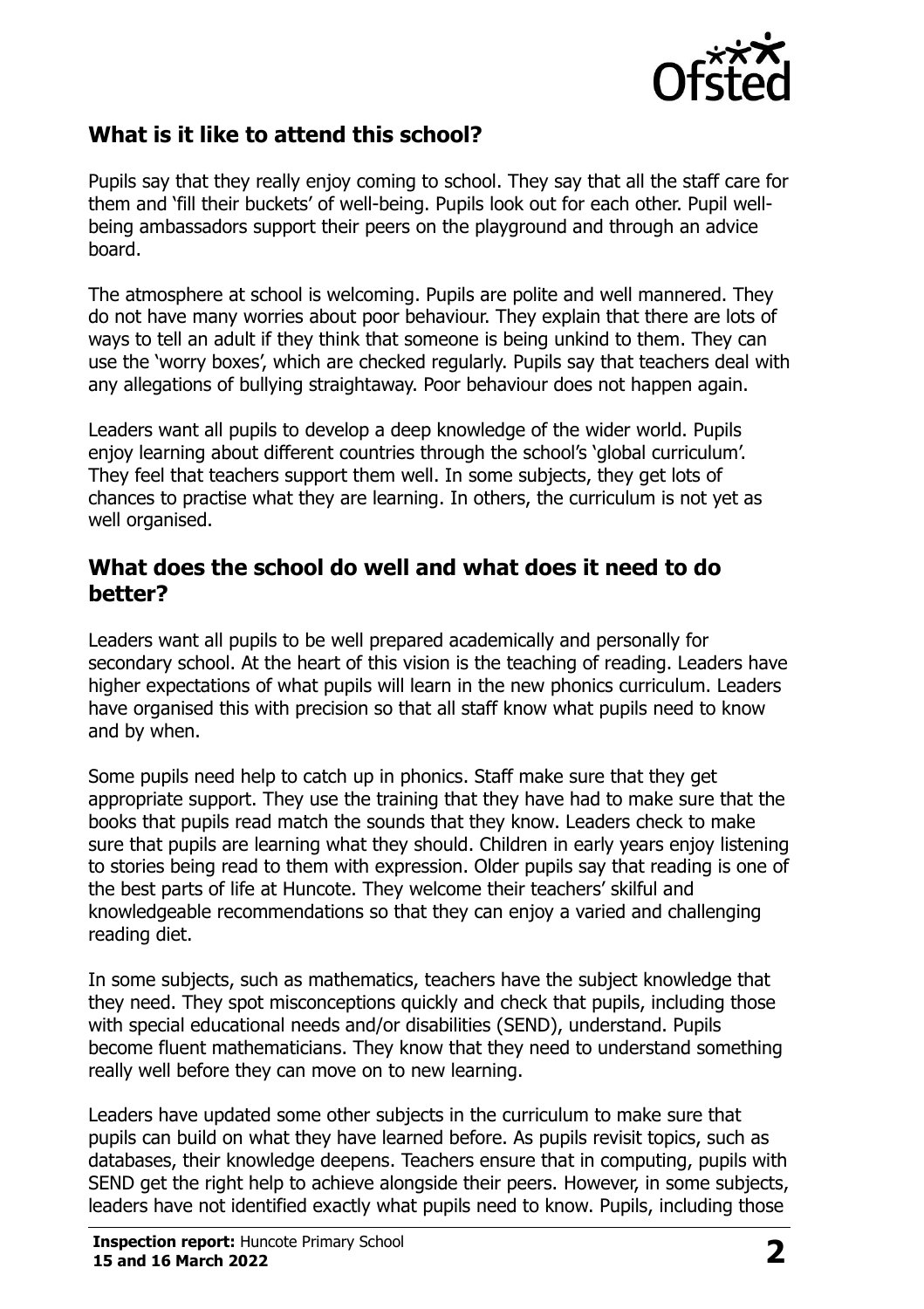

with SEND, do not always get the opportunities that they need to revisit their learning so that they can remember it. Occasionally, when pupils do not understand what they are supposed to be learning, their concentration slips and they do not give of their best.

Children in early years start learning straightaway. Staff quickly spot any additional needs that children may have. They make sure that children with SEND get the right help to catch up. Adults help children to communicate clearly. Children learn new words. They understand what these mean. Staff know what words children need to practise. They choose what they say to children so that it challenges them to think and explain what they are doing and why. Children become independent and help each other. They thrive and grow in confidence.

There are plans for more extra-curricular activities now that restrictions have eased. The school council has made suggestions about the clubs that might be popular. Pupils are eager to sign up for new opportunities, such as gardening club. Pupils are respectful of each other's opinions and beliefs. Leaders are developing opportunities for pupils to gain a deeper appreciation of a range of faiths and cultures.

Parents and carers say that the staff make learning fun for the children. Pupils are keen to come to school every day that they can. Parents of pupils with SEND feel that their children's social needs are well met.

Governors understand that the pandemic has placed many additional demands on staff. They check that staff workload is manageable. Staff feel well supported by the trust and by leaders. They feel that leaders prioritise staff well-being and they feel valued members of 'Team Huncote'.

# **Safeguarding**

The arrangements for safeguarding are effective.

Leaders have made sure that staff understand the risks that pupils may face. Staff know to pass on any concerns straightaway. Leaders keep accurate records of these. They check whether the actions that they take make a difference to pupils.

Staff work closely with parents to make sure that pupils and their families get the right help. Teachers make sure that pupils know how to stay safe when online. Pupils feel safe. They can name trusted adults whom they would speak to if they needed to.

# **What does the school need to do to improve?**

#### **(Information for the school and appropriate authority)**

■ The school's curriculum is not vet sufficiently well planned and sequenced in some subjects. However, it is clear from leaders' actions that they are in the process of bringing this about. For this reason, the transitional arrangements have been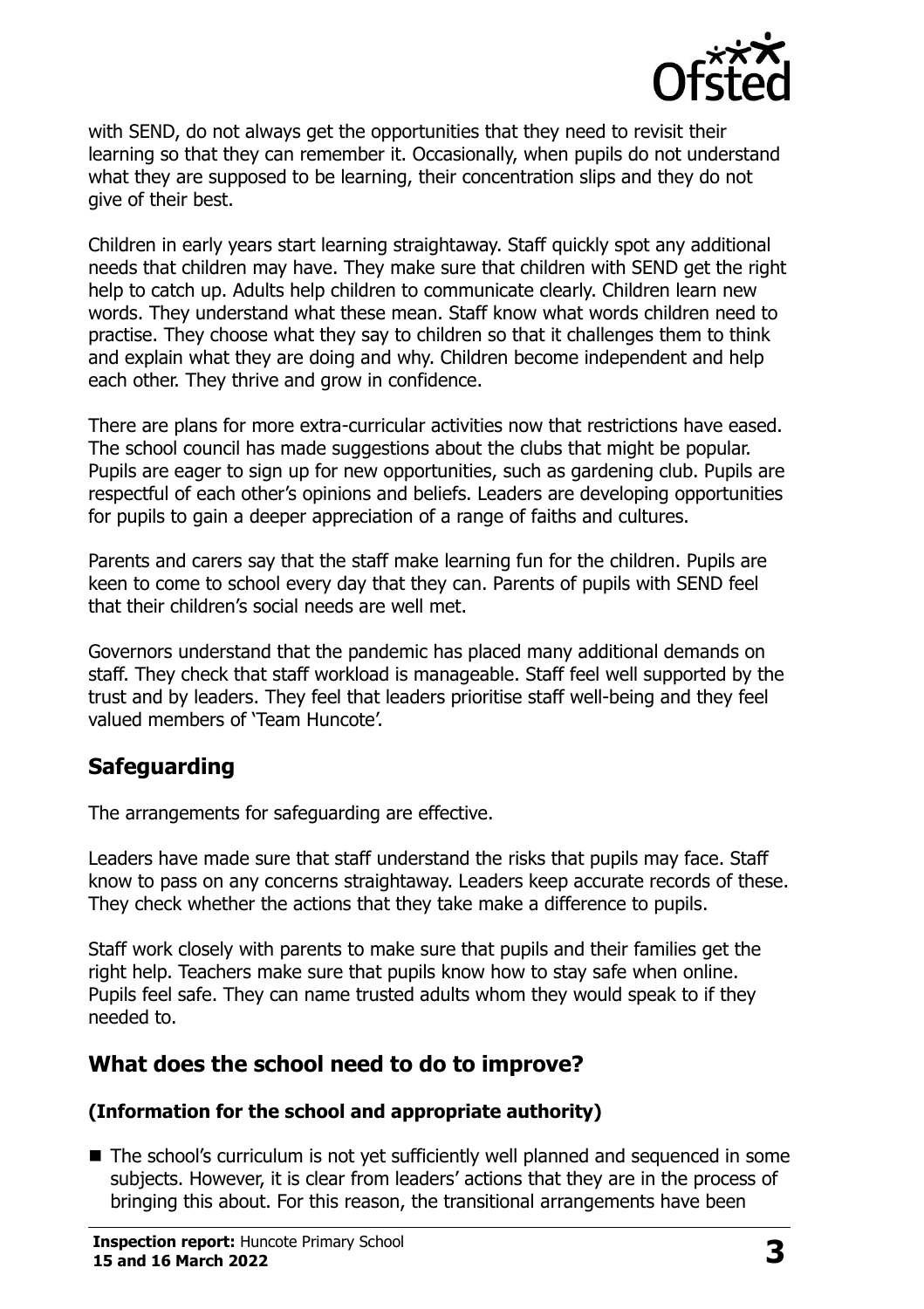

applied. Leaders need to complete the process of reviewing the curriculum in all subjects within their identified timescales.

■ Leaders have not yet identified with precision what they want pupils to learn in all subjects. Pupils, including those with SEND, do not have the chance to revisit this important knowledge or deepen their thinking. In some subjects, they do not recall prior learning. Leaders should ensure that this knowledge is clearly identified in all subjects. They should make sure that teachers check that pupils, including those with SEND, remember this knowledge.

## **How can I feed back my views?**

You can use [Ofsted Parent View](http://parentview.ofsted.gov.uk/) to give Ofsted your opinion on your child's school, or to find out what other parents and carers think. We use information from Ofsted Parent View when deciding which schools to inspect, when to inspect them and as part of their inspection.

The Department for Education has further quidance on how to complain about a school.

If you are the school and you are not happy with the inspection or the report, you can [complain to Ofsted.](http://www.gov.uk/complain-ofsted-report)

### **Further information**

You can search for [published performance information](http://www.compare-school-performance.service.gov.uk/) about the school.

In the report, '[disadvantaged pupils](http://www.gov.uk/guidance/pupil-premium-information-for-schools-and-alternative-provision-settings)' refers to those pupils who attract government pupil premium funding: pupils claiming free school meals at any point in the last six years and pupils in care or who left care through adoption or another formal route.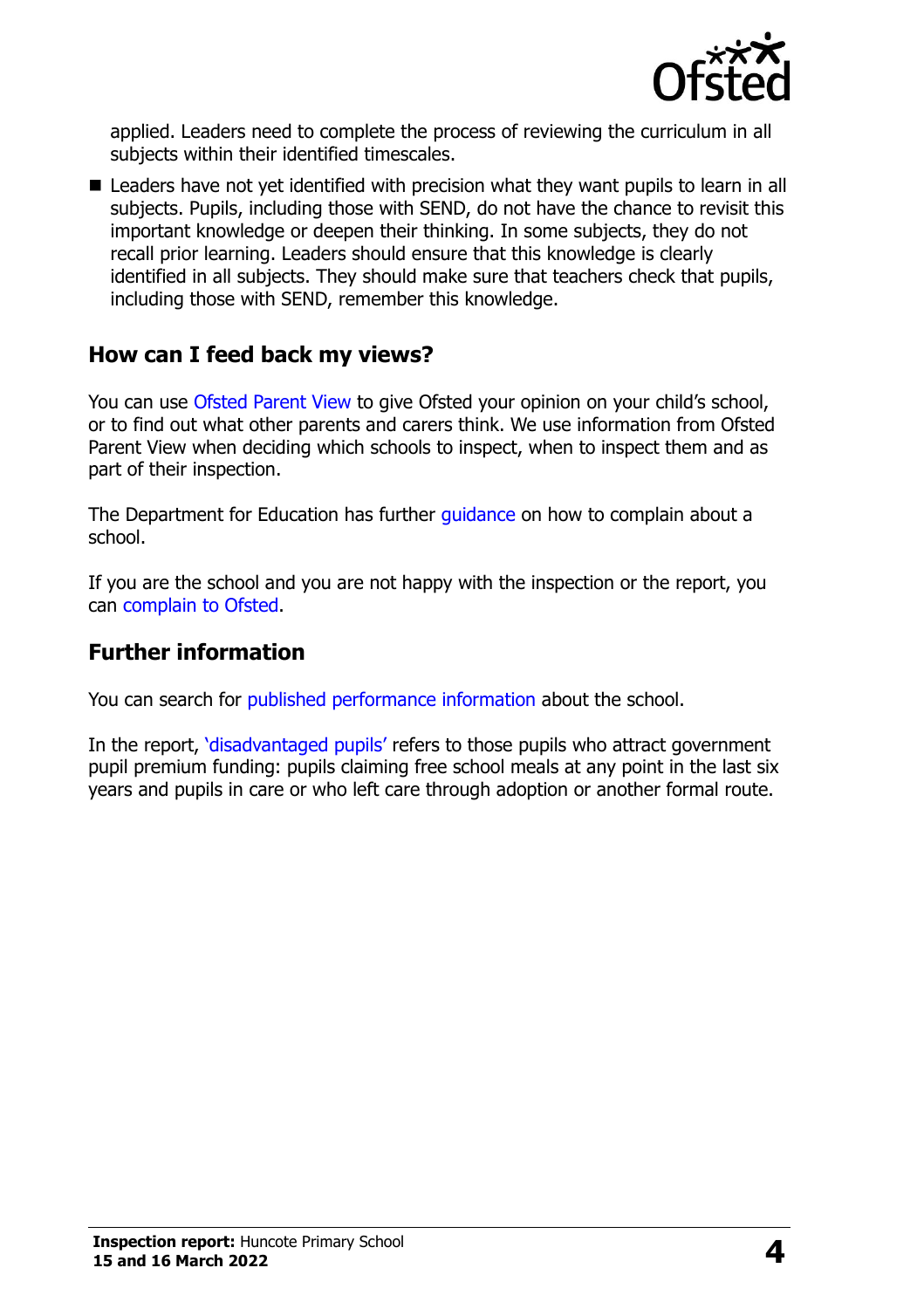

# **School details**

| Unique reference number             | 138321                                                     |  |
|-------------------------------------|------------------------------------------------------------|--|
| <b>Local authority</b>              | Leicestershire                                             |  |
| <b>Inspection number</b>            | 10211659                                                   |  |
| <b>Type of school</b>               | Primary                                                    |  |
| <b>School category</b>              | Academy converter                                          |  |
| Age range of pupils                 | 4 to 11                                                    |  |
| <b>Gender of pupils</b>             | Mixed                                                      |  |
| Number of pupils on the school roll | 190                                                        |  |
| <b>Appropriate authority</b>        | Board of trustees                                          |  |
| <b>Chair of trust</b>               | <b>Russell Andrews</b>                                     |  |
| <b>Headteacher</b>                  | Rachel Cumberlidge                                         |  |
| Website                             | www.huncoteprimary.org                                     |  |
| Date of previous inspection         | 16 May 2018, under section 5 of the<br>Education Act 2005. |  |

# **Information about this school**

- Since the previous inspection, the deputy headteacher has taken up her position. Several other teachers have taken up new positions of leadership in the school.
- The school does not use any alternative provision.

# **Information about this inspection**

The inspectors carried out this inspection under section 5 of the Education Act 2005.

This was the first routine inspection the school had received since the COVID-19 pandemic began. Inspectors discussed the impact of the pandemic with leaders, and have taken that into account in their evaluation of the school.

- Inspectors met with the headteacher, deputy headteacher and other school leaders. They met with the chief executive officer of the trust and the primary academy improvement lead.
- $\blacksquare$  Inspectors carried out deep dives into the following subjects: early reading, mathematics, computing, religious education and science. They discussed the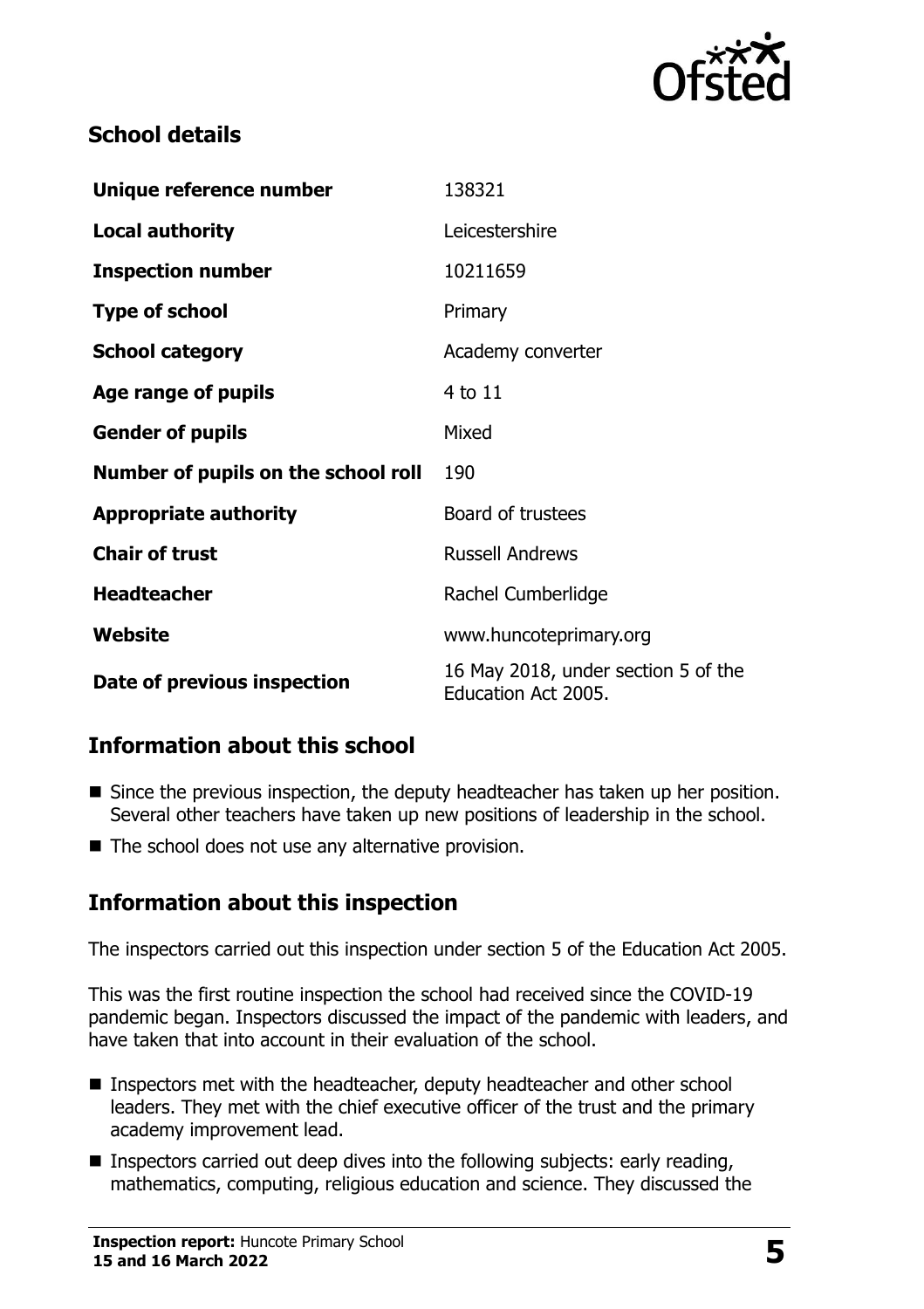

curriculum with subject leaders, visited lessons, spoke to some pupils about their learning and looked at samples of pupils' work.

- Inspectors also spoke with leaders about the curriculum in some other subjects.
- Inspectors met with senior leaders and discussed the records kept by the school for safeguarding purposes. They spoke with groups of pupils.
- Inspectors spoke with parents and considered the views they expressed, including through Ofsted Parent View.
- Inspectors considered the staff survey. They spoke with groups of staff. They spoke with pupils in groups and at less structured parts of the day.

#### **Inspection team**

| Hazel Henson, lead inspector | Her Majesty's Inspector |
|------------------------------|-------------------------|
| Peter Gilbride               | Ofsted Inspector        |
| Kate Mann                    | Ofsted Inspector        |